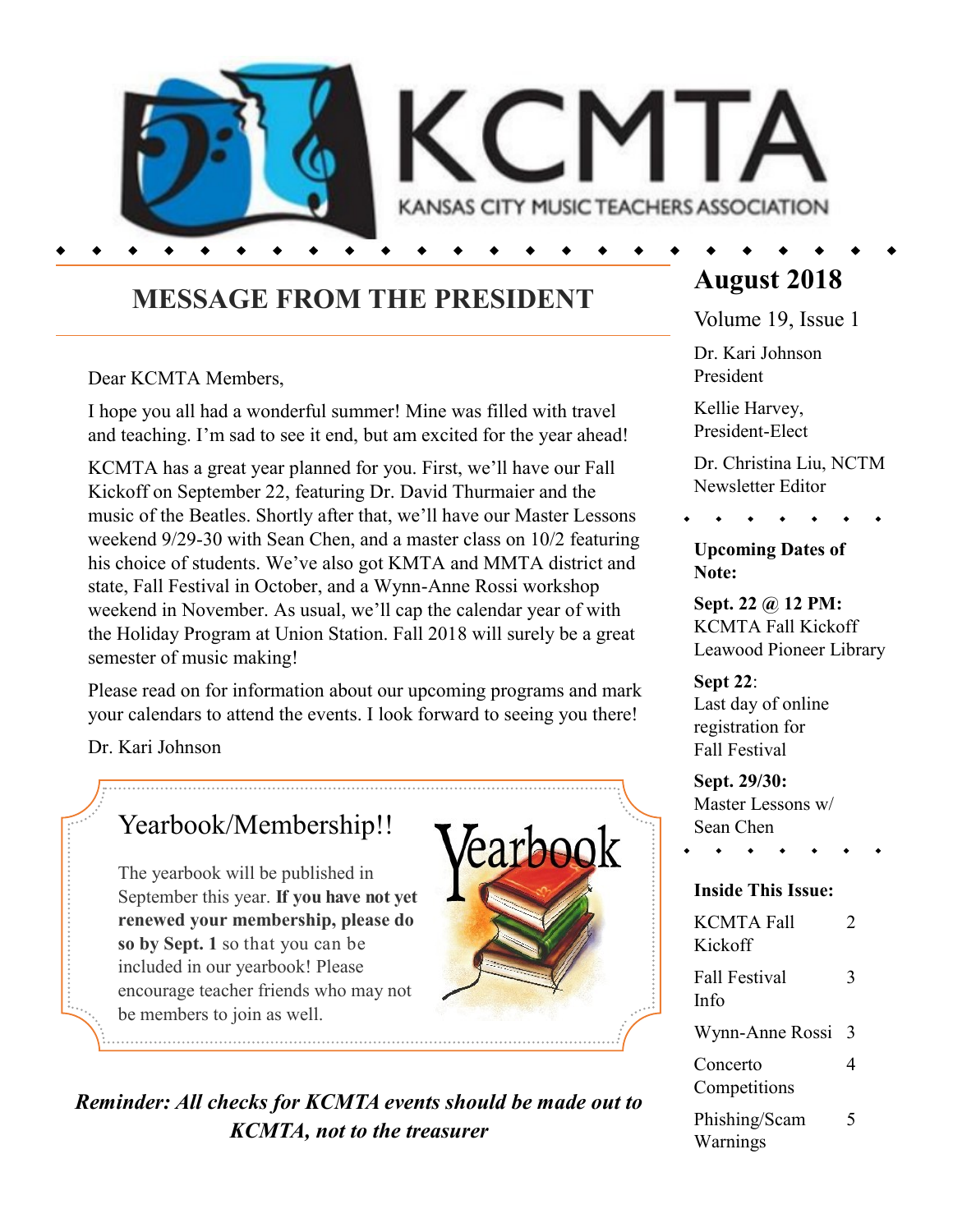# MARK YOUR CALENDARS! **KCMTA FALL KICKOFF**



September 22, 12-2 PM Leawood Pioneer Library 4700 Town Center Dr Leawood, KS 66211

with Dr. David Thurmaier, UMKC Theory Faculty and host/creator of "I've Got A Beatles Podcast"

Join us for lunch, an introductory meeting about our 2018-2019 events calendar, and a presentation about one of the best bands of the 20th century. More details soon.

Hope to see you there!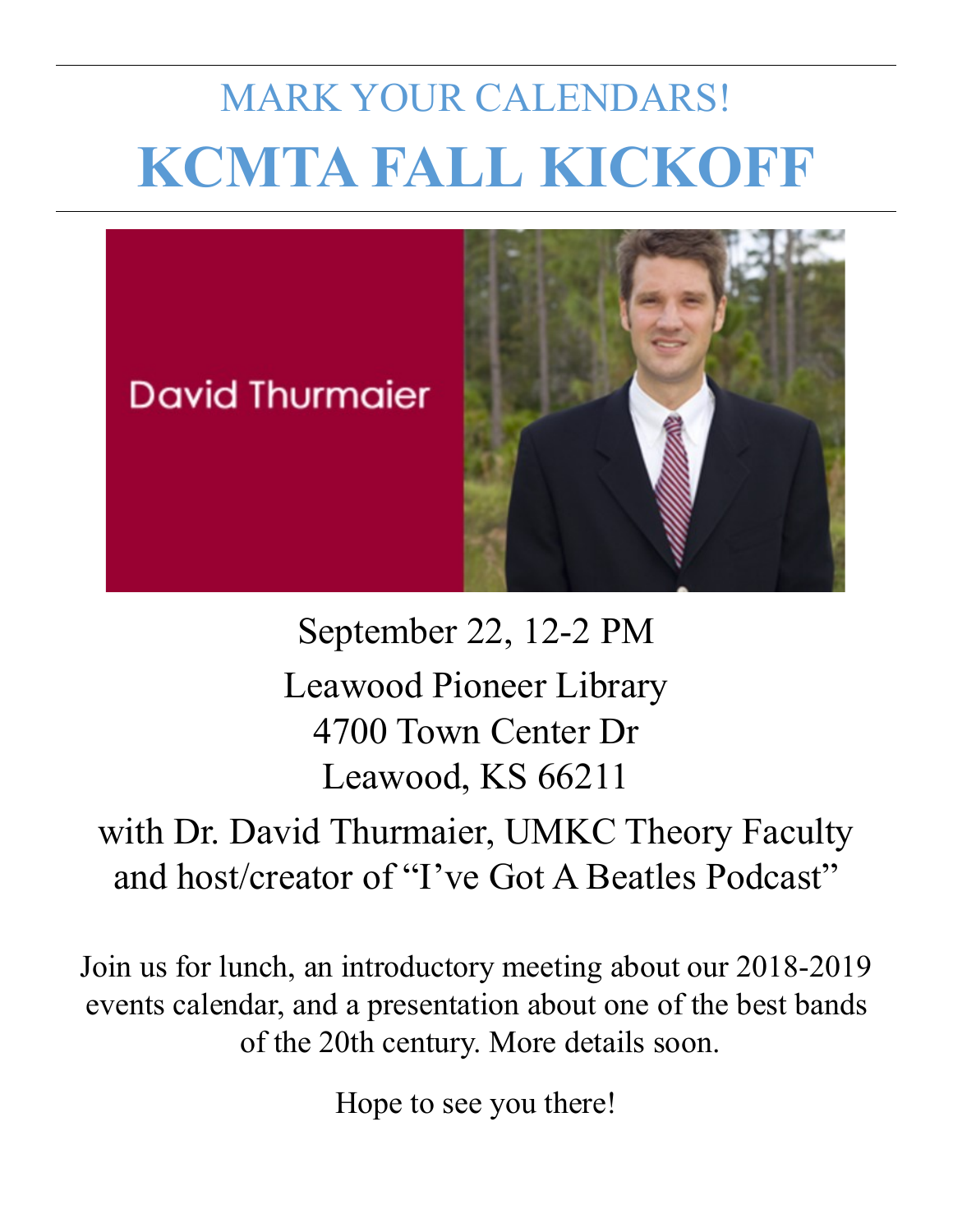# **Fall Festival: Celebrating the Classical Era**

Your Fall Festival Co-chairs are Lisa Wilson and David Tauscher. For questions regarding student scheduling and online registration, contact David@tauschermusic.com.

Other questions, contact Lisa at hardy.party@hotmail.com

- Later Deadline: Online Registration will remain open through Friday, September 22nd. We will also accept registrations at the Fall Kick-Off Meeting, Saturday, September 22nd. We are hoping to increase enrollment by extending a later deadline, since some of our teachers take breaks in August.
- Paypal option for online payment! (Checks still accepted.)
- The information packets will come later via email, giving teachers a paperless option for studio communication.
- Volunteer Sign-Up: We will have Signupgenious available at the September 22nd Kick-off Meeting, as well as a link email to follow. Please plan to sign up for a position and timeslot that works best for you.
- NEW Option for Last Minute Changes: Every effort should be made to play at assigned time. The smallest of changes can cause the greatest confusion, resulting in comments and ratings on the wrong sheets, etc. There will be an extra recital at the end of each half-day session (late morning, late afternoon) for students who are registered but unable to make assigned times.
- For more Fall Festival details, see KCMTA Website under Student Programs

## Mark Your Calendars for Wynn-Anne Rossi!!!



The Kansas City Music Teachers Association and The Federated Music Teachers of Kansas City are bringing in clinician and composer Wynn-Anne Rossi. She will be here working with us and our students in early November.

November 2 (Friday) - We will have workshops for teachers—one session in the morning, lunch, and then another session in the afternoon.

November 3 (Saturday) - We will have a day of recitals including composition recitals. Your students will have a chance to work with Wynn-Anne on their own compositions! Note: the composition needs to be for piano, or if for another instrument, have that instrument there to perform.

We will also have "Meet the Composer" recitals throughout the day where your students can perform a piece by Ms. Rossi and then she can comment briefly about the piece. Then we can have pictures and she can sign their music.

I do hope that you will plan to participate with your students at these events. Please mark those dates off on your calendar and plan to come!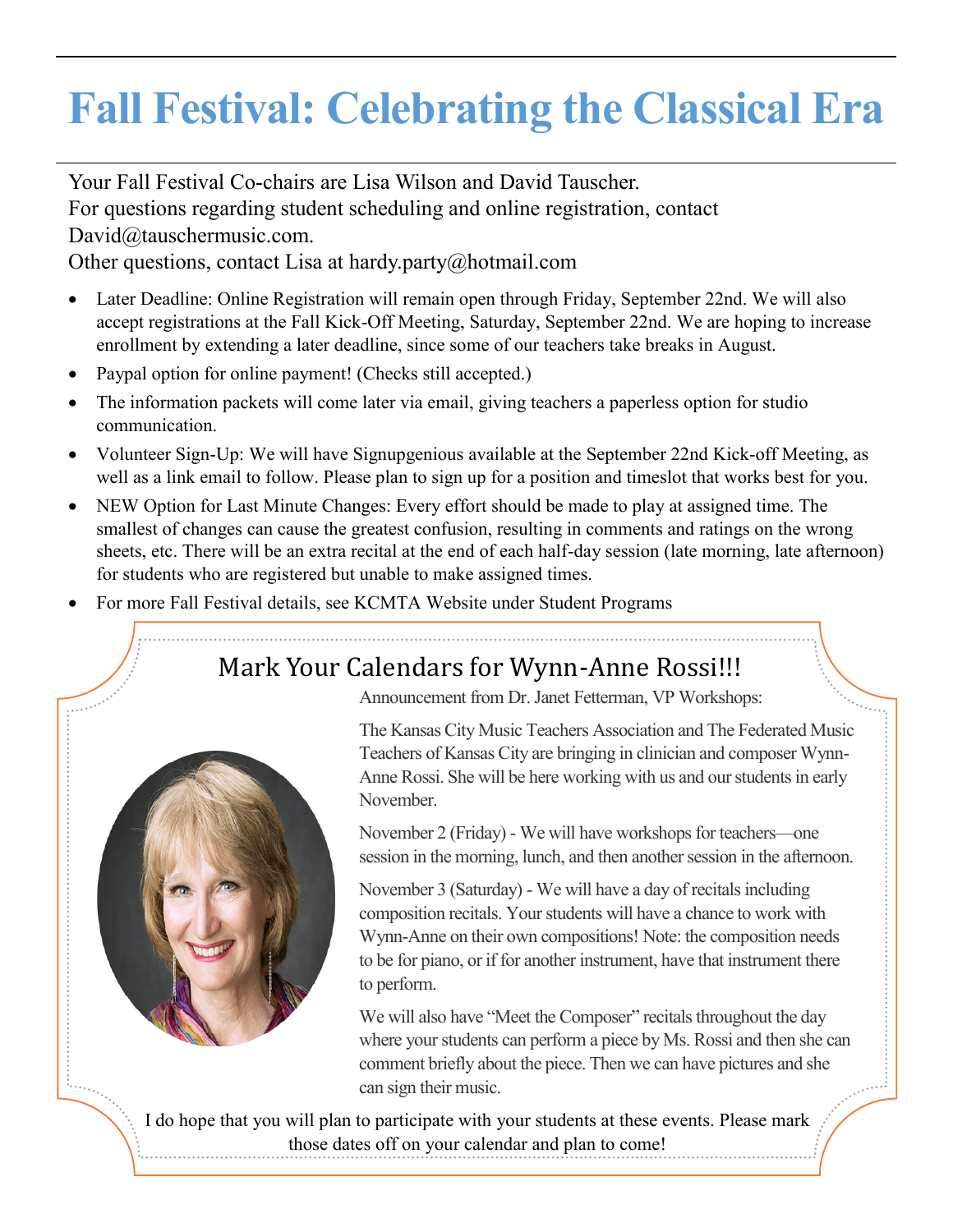# **CONCERTO OPPORTUNITIES**

#### **Junior Concerto Competition/Recital:**

This competition is an opportunity for young students of piano, strings, and instrumentalists to compete for awards and to perform one movement of a concerto by memory in a recital setting. Adjudicator may select winners from each group. Each winner will receive a trophy. Pedagogical concertos may be used.

Location: Schmitt Music Center Postmark Deadline: January 7, 2019 Competition Date: February 9, 2019

Eligibility: Young Musicians, School Grade 4th and younger Junior Musicians, School Grade 5th - 8th (NEW) Senior Musicians, School Grade 9th - 12th

Fee:  $$35.00$  per student with no teacher fee for KCMTA members \$35.00 per student plus \$25.00 teacher fee for members of MTNA \$35.00 per student plus \$75.00 teacher fee with no MTNA membership

#### **KCMTA-Heritage Philharmonic Concerto Competition:**

This competition is an opportunity for High School students of piano, strings, winds, and percussion to compete for awards and to perform a concerto movement with the Heritage Philharmonic Orchestra, conducted by Jim Murray. Contestant will perform one movement of a concerto from the standard repertoire by memory. Performance selections need to be approved by the conductor.

Location: Schmitt Music Center Postmark Deadline: January 7, 2019 Competition Date: February 9, 2019 Concert Date: May 4, 2019 Concert Location; Blue Springs High School

Eligibility: High school pianists and instrumentalists age 14 - 18 as of February 9, 2019 and have not previously won the Heritage Philharmonic's Young Artist Competition are eligible to enter.

| Fee: | \$35.00 per student with no teacher fee for KCMTA members           |
|------|---------------------------------------------------------------------|
|      | *or* a student that resides in Jackson County, MO                   |
|      | \$35.00 per student plus \$25.00 teacher fee for members in MTNA    |
|      | \$35.00 per student plus \$75.00 teacher fee for no MTNA membership |

For more information, visit:

http://kansascitymusicteachers.org/student-programs/concerto-recital/ and http://kansascitymusicteachers.org/student-programs/concerto-competition/

Emily Yeh, NCTM, Chair